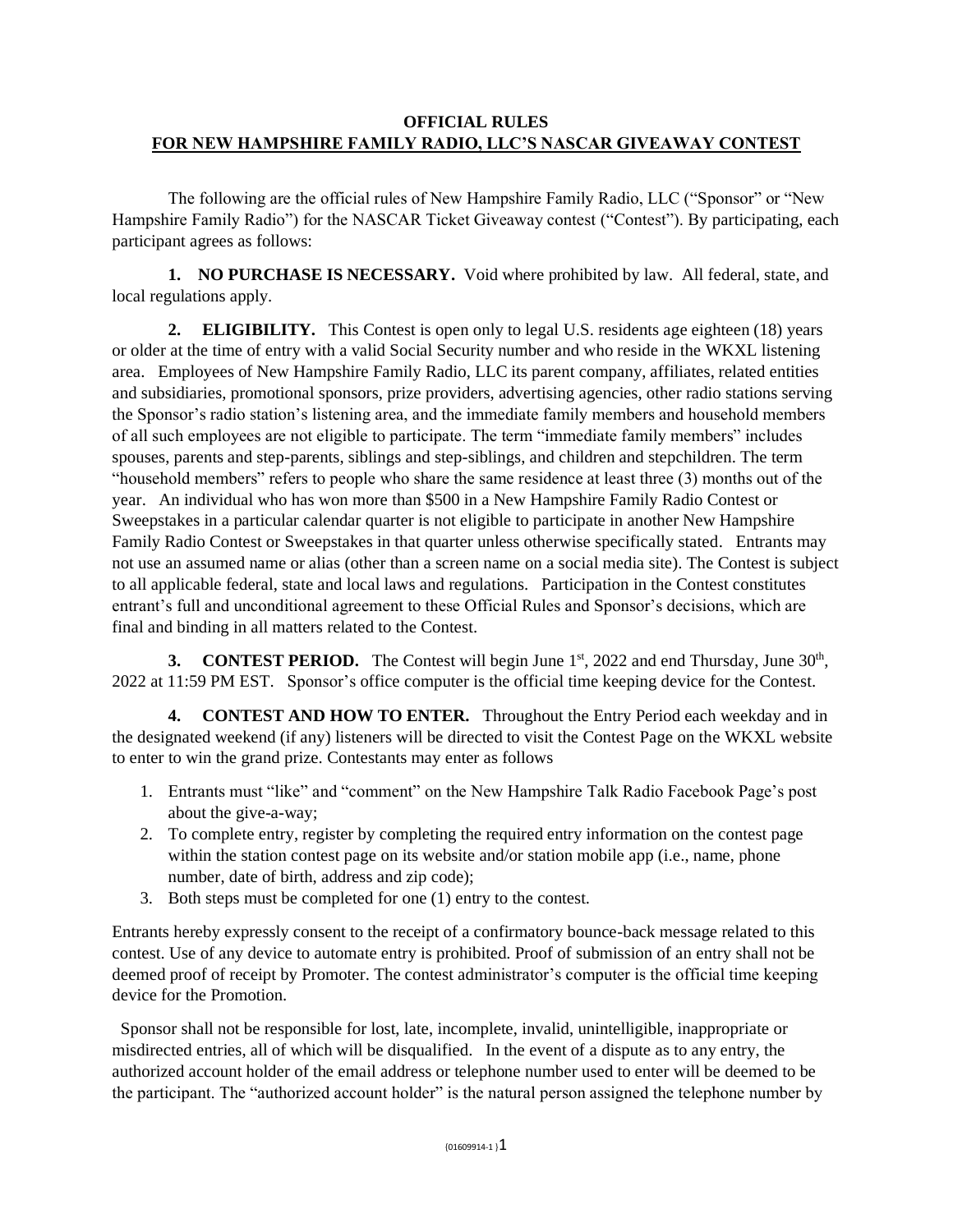the wireless carrier or an email address by an Internet access provider, online service provider or other organization responsible for assigning email addresses for the domain associated with the submitted address. Potential winner may be required to show proof of being the authorized account holder. All entries become the sole and exclusive property of Sponsor and will not be returned. Sponsor reserves the right to contact entrants and all other individuals whose email address is submitted as part of a Contest.

**5. WINNER SELECTION AND ODDS OF WINNING.** Decisions of New Hampshire Family Radio with respect to the Promotion, including winner selection and the awarding of prizes, are final and binding when made.

- The Winners will be randomly selected from among all eligible entries via random drawing conducted on or about July 1<sup>st</sup>, 2022. The odds of winning will depend on the number of entries.
- The Winner will be contacted by New Hampshire Family Radio at the phone number or email provided at the time of entry. New Hampshire Family Radio is not responsible for any prize cannot be awarded due to acts of God, acts of war, natural disasters, weather, acts of terrorism or other factors beyond New Hampshire Family Radio's control.
- Prior to awarding a prize, New Hampshire Family Radio in its sole discretion may require verification of the Winner's identity by a showing of valid government-issued photo ID.

**6. NOTIFICATION AND VERIFICATION OF POTENTIAL WINNER.** POTENTIAL CONTEST WINNERS ARE SUBJECT TO VERIFICATION BY SPONSOR WHOSE DECISIONS ARE FINAL AND BINDING IN ALL MATTERS RELATED TO THE CONTEST. The potential winner must continue to comply with all terms and conditions of these Official Rules and/or the Office Rules of the specific Contest and winning is contingent upon fulfilling all requirements. The Winner will be contacted by New Hampshire Family Radio at the phone number or email provided at the time of entry, after the date the Contest concludes. Failure to respond to the initial verification contact within three (3) days of notification may result in disqualification. If a potential winner cannot be contacted, fails to provide the affidavit of eligibility and/or the liability/publicity release within the required time period, or if the prize or prize notification is returned as undeliverable, potential winner forfeits the prize. In the event that the potential winner of a Contest prize is disqualified for any reason, Sponsor may award the applicable prize to an alternate winner by random drawing from among all remaining eligible entries, or other means chosen by the Sponsor and indicated in the particular contest rules.

**7. PRIZES.** A total of two (2) prize will be awarded, which will be two tickets to Reserved Main Grandstand Tickets for the AMBETTER 301 Race, Sunday, July 17th at New England's only NASCAR weekend race at New Hampshire Motor Speedway in Loudon per winner (the "Prize"). The approximate value of the prize is \$180.00. The Prize will be awarded in the form of an E-Ticket.

All prize details not specifically stated in these Official Rules will be determined by New Hampshire Family Radio in its sole discretion. All taxes (federal, state, and local) are the sole responsibility of the Winner.

- The Prize cannot be transferred or substituted except in New Hampshire Family Radio's sole discretion. New Hampshire Family Radio reserves the right to substitute the Prize with a prize of comparable or greater value (as determined by New Hampshire Family Radio in its sole discretion). The Prize is expressly limited to the item(s) listed above and does not include taxes, gratuities or any other expenses.
- By accepting the Prize, the Winner agrees to release New Hampshire Family Radio, WKXL and its advertising, promotion and production agencies and their respective parents and subsidiaries, shareholders, directors, employees, agents and representatives from any and all liability, claims or actions of any kind whatsoever for injuries, damages or losses to persons and property which may be sustained directly or indirectly in connection with the receipt, ownership or use of the Prize.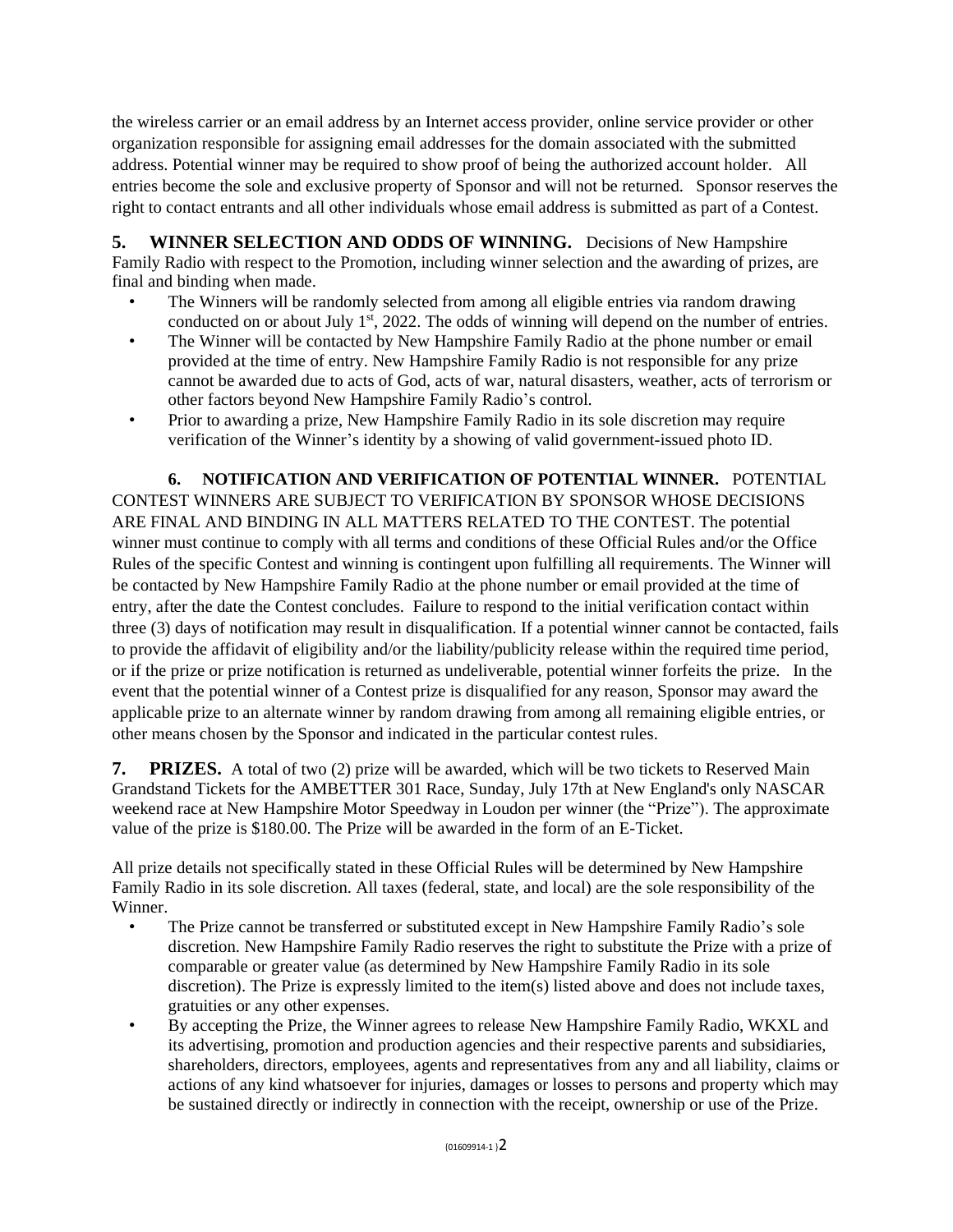ALL PRIZES ARE AWARDED "AS IS" AND THE SPONSOR DOES NOT MAKE (AND IS NOT RESPONSIBLE FOR) ANY REPRESENTATIONS, GUARANTEES, OR WARRANTIES OF ANY KIND, EXPRESS OR IMPLIED, IN FACT OR IN LAW, RELATING TO ANY PRIZE (INCLUDING, WITHOUT LIMITATION, ANY IMPLIED WARRANTY OF MERCHANTABILITY OR FITNESS FOR A PARTICULAR PURPOSE), AND ALL SUCH WARRANTIES ARE HEREBY DISCLAIMED.

**8. ENTRY CONDITIONS AND RELEASE.** By entering the Contest, each participant agrees to: (a) comply with and be bound by these Official Rules, the Office Rules of the Contest, and the decisions of Sponsor, which are binding and final in all matters relating to the Contest; (b) release and hold harmless Sponsor and its subsidiaries, related and affiliated companies, participating sponsors, the prize suppliers and any other organizations responsible for sponsoring, fulfilling, administering, advertising or promoting the Contest, and each of their respective past and present officers, directors, employees, agents and representatives (collectively, the "Released Parties") from and against any and all claims, expenses, and liability, including but not limited to negligence and damages of any kind to persons and property, including but not limited to invasion of privacy (under appropriation, intrusion, public disclosure of private facts, false light in the public eye or other legal theory), defamation, slander, libel, violation of right of publicity, infringement of trademark, copyright or other intellectual property rights, property damage, or death or personal injury arising out of or relating to a participant's entry, creation of an entry or submission of an entry, participation in the Contest, acceptance or use or misuse of prize (including any travel or activity related thereto) and/or the broadcast, exploitation or use of entry; and (c) indemnify, defend and hold harmless the Released Parties from and against any and all claims, expenses, and liabilities (including reasonable attorneys' fees) arising out of or relating to an entrant's participation in the Contest and/or entrant's acceptance, use, non-use or misuse of the prize.

**9. PUBLICITY.** Except where prohibited, participation in the Contest constitutes winner's consent to Sponsor's and its agents' use of winner's name, likeness, photograph, voice, opinions and/or hometown and state for promotional purposes in any media, worldwide, without further payment or consideration, unless otherwise prohibited by law. Each contest participant acknowledges and agrees that any telephone calls placed to the Station's contest line may be broadcast live on the Station, and also may be recorded for use on-air at a later time. Winners may be required to sign a separate publicity waiver and/or release upon collecting a prize.

**10. CONSUMER CREATED CONTENT.** If the entry for the Contest includes any creative material from the participant, including but not limited to, consumer created content, by submitting your entry: (1) you agree that your disclosure is gratuitous, unsolicited and without restriction and will not place Sponsor or its Contest partners under any fiduciary or other obligation, that Sponsor is free to disclose the ideas on a non-confidential basis to anyone or otherwise use the ideas without any additional compensation to you; (2) you acknowledge that, by acceptance of your submission, Sponsor and its contest sponsors do not waive any rights to use similar or related ideas previously known to Sponsor or its partners, or developed by their employees, or obtained from sources other than you; (3) you are verifying that you are the owner and producer of the submitted material and that no third party ownership rights exist to any material submitted, or, to the extent that any third party ownership rights exist, you have obtained all necessary licenses and/or clearances to use such third party content, and (4) you are hereby granting Sponsor a perpetual, worldwide, nonexclusive, royalty-free, sub-licensable (through multiple tiers) right and license to use, publish, reproduce, display, perform, adapt, modify, distribute, have distributed and promote such content in any form, in all media now known or hereinafter created, anywhere in the world, for any purpose.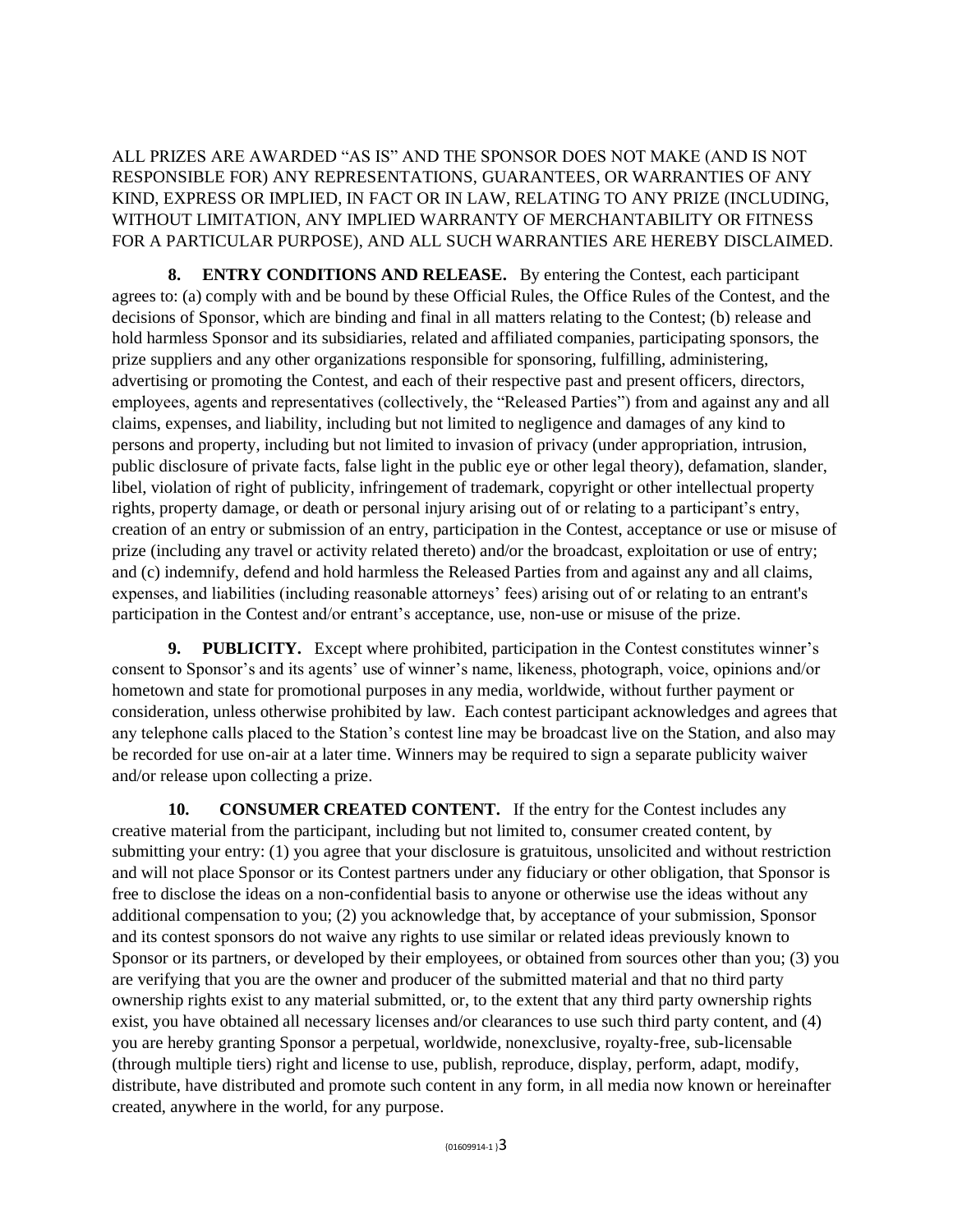All Content submitted must confirm to the additional submission requirements set forth as follows to be eligible:

• Content must comply with these Official General Rules, the rules of the specific contest, and any Terms of Service on the Sponsor website;

• Content must be uploaded/submitted in the format specified and must comply with the posting requirements set forth above and as posted on the Sponsor website;

• The Content must be Federal Communications Commission acceptable, including no use of indecent or obscene material or language;

• Content cannot be sexually explicit or suggestive, unnecessarily violent or derogatory of any ethnic, racial, gender, religious, professional or age group, profane or pornographic, contain nudity or any materially dangerous activity;

• Content cannot promote alcohol, illegal drugs, tobacco, or firearms/weapons (or the use of any of the foregoing), and cannot promote or portray any activities that may appear unsafe or dangerous, or any particular political agenda or message;

• Content cannot be offensive, endorse any form of hate or hate group;

• Content cannot defame, misrepresent or contain disparaging, libelous, or misleading remarks, comments, or material about the Sponsor, the station, any of their respective products and/or services, or about any other people, products or companies;

• Content cannot infringe on or violate any copyright, patent, trademark, trade secret, trade dress, right of publicity, or other intellectual property, proprietary, or contractual right of a third party and cannot contain any personal identification such as license plate numbers, personal names, e-mail addresses or street addresses, other than entrant's;

• Content cannot advertise or promote any brand or product of any kind, without permission;

• Content cannot contain copyrighted materials owned by others (including photographs, sculptures, paintings and other works of art or images published on or in websites, television, movies or other media) without permission (Sponsor does not permit the infringement of others' rights and any use of materials not original to the entrant, except copyrighted materials owned by Sponsor, is grounds for disqualification from the Contest. Therefore, do not copy your favorite movie, book or photo or include materials, images, graphics, music or trademarks belonging to any third parties or incorporate the names, voices, likeness or personas of any party other than yourself unless you have obtained all rights necessary to permit you to use same in connection with your content and grant the rights herein granted to Sponsor and Contest Entities);

• Content shall not include any background artwork, unless it is an original work of the entrant (any artwork, murals, etc. that can be seen in the Content must be created solely by the entrant or entrant must be the sole owner of all copyright interests therein);

The Content cannot be abusive or harassing towards any individual or group of individuals regarding race, sex, religion, creed, national origin, age, disability, gender identity or expression, sexual orientation or any legally protected classification (which includes, but is not limited to, epithets or slurs, threats, intimidations, or hostile acts);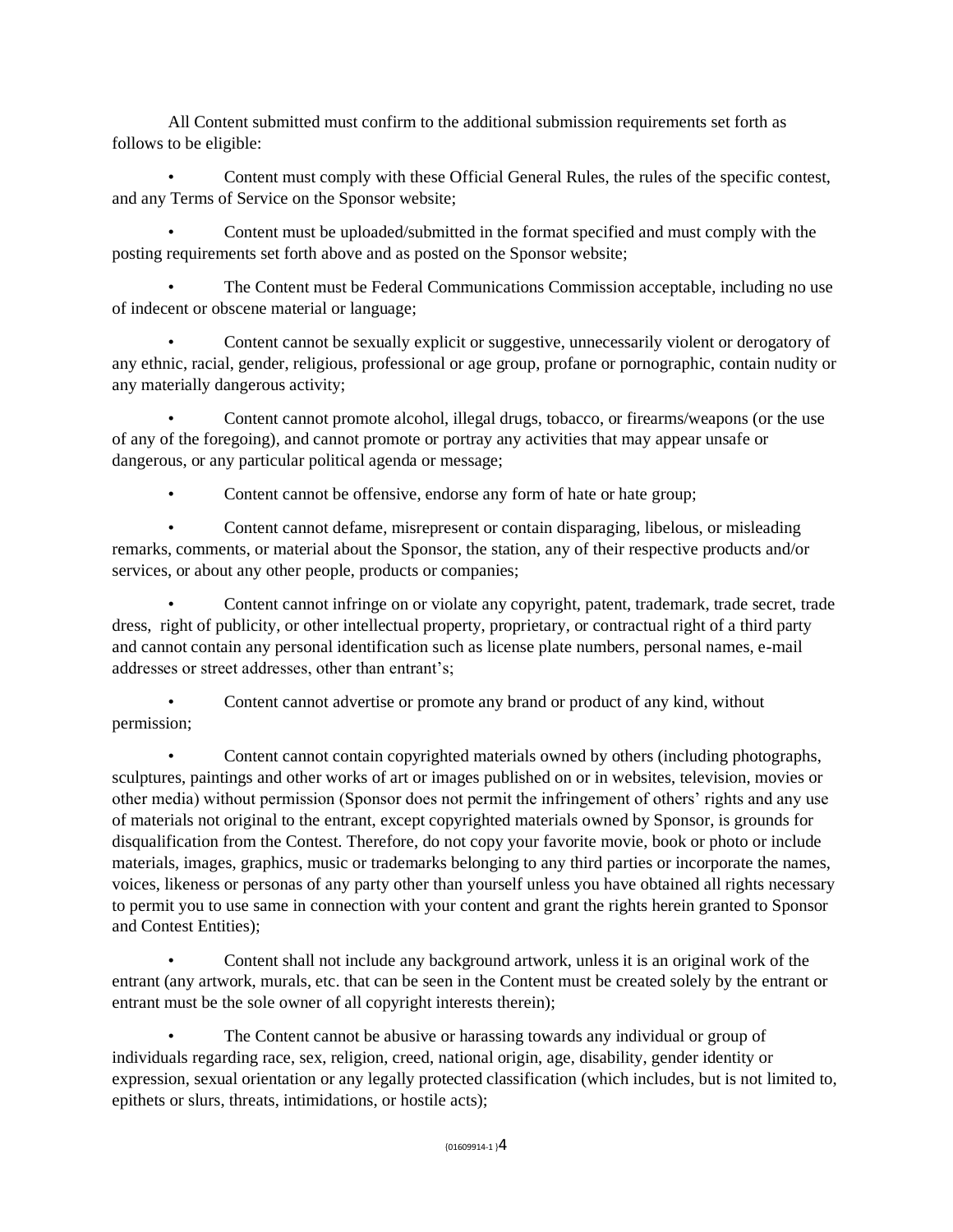• Content cannot contain materials embodying the names, likenesses, photographs, or other indicia identifying any person, living or dead, without permission;

• Content cannot communicate any messages or images inconsistent with the positive images and/or goodwill to which Sponsor wishes to associate;

• Content cannot depict, and cannot itself, be in violation of any law; and

• The Content must be socially acceptable and in good taste, as determined by the station in the station's sole discretion.

ALL DECISIONS REGARDING THE APPROPRIATENESS OF THE MATERIALS CONTAINED IN THE CONTENT SHALL BE AT THE SOLE DISCRETION OF THE SPONSOR. The Sponsor reserves the right to reject any Content, in its sole discretion, based on the terms set forth herein as well as current broadcast standards and other programming and operating practices and policies established by the Sponsor and/or station for airing advertising. Any waiver of any obligation hereunder by Sponsor does not constitute a general waiver of any obligation to entrants. Sponsor reserves the right to waive the Contest Content requirements set forth herein in its reasonable discretion. Sponsor reserves the right, in its reasonable discretion, during or upon completion of the Entry Period, to request that any entrant resubmit his or her Content which fails to comply with the Content requirements prior to any judging period. CONSUMER CREATED CONTENT POSTED TO THE WEBSITE WAS NOT EDITED BY SPONSOR AND IS THE VIEWS/OPINIONS OF THE INDIVIDUAL ENTRANT AND DOES NOT REFLECT THE VIEWS OF SPONSOR IN ANY MANNER. If you think that any Content infringes your intellectual property rights, contact Janice Cyr at jcyr@nhtalkradio.com

**11. TAXES.** All State, Local, Federal and or other taxes, duties, tariffs, title fees, licensing fees, or other fees for prizes awarded in the Contest become the sole responsibility of the winner. Winners will be required to fill out and return an IRS W-9 tax form. Valuation of prizes may be based on information given to Sponsor by the provider of the prize. All those who win a prize or prizes over a certain threshold value in any given year may be issued an IRS Form 1099 to report their winnings.

**12. GENERAL CONDITIONS.** Sponsor may cancel the Contest or any part of the Contest, if any fraud, technical failures or any other factor beyond Sponsor's reasonable control impairs the integrity or proper functioning of the Contest, as determined by Sponsor in its sole discretion. Sponsor reserves the right in its sole discretion to disqualify any individual it finds to be tampering with the entry process or the operation of the Contest or to be acting in violation of these Official Rules or any other promotion or in an unsportsmanlike or disruptive manner, or to be acting in violation of any federal, state or local law. Any attempt by any person to deliberately undermine the legitimate operation of a Contest may be a violation of criminal and civil law, and, should such an attempt be made, Sponsor reserves the right to seek legal remedies including damages from any such person to the fullest extent permitted by law. Sponsor may, in its sole discretion, waive or change any of these Official Rules in a particular case, but will advise the public of such waiver or changes as practicable as possible after they are made.

**13. LIMITATIONS OF LIABILITY.** The Released Parties are not responsible for: (1) any incorrect or inaccurate information, whether caused by entrants, printing errors or by any of the equipment or programming associated with or utilized in the Contest ; (2) technical failures of any kind, including but not limited to malfunctions, interruptions, or disconnections in phone lines or network hardware or software; (3) unauthorized human intervention in any part of the entry process or the Contest; (4) technical or human error which may occur in the administration of the Contest or the processing of entries; or (5) any injury or damage to persons or property which may be caused, directly or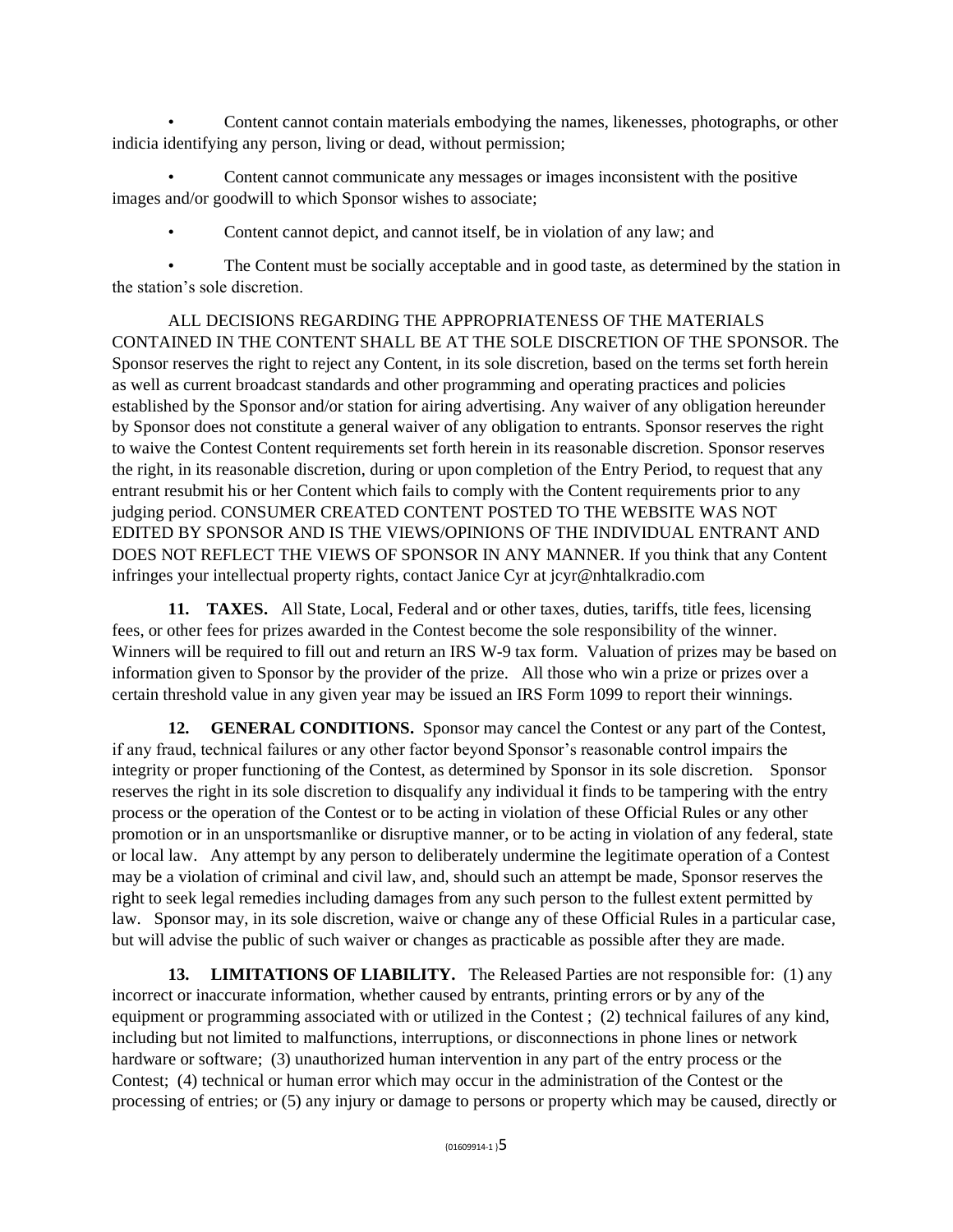indirectly, in whole or in part, from entrant's participation in the Contest or receipt or use, non-use or misuse of any prize. If for any reason an entrant's entry is confirmed to have been erroneously deleted, lost, or otherwise destroyed or corrupted, entrant's sole remedy is another entry in the Contest, provided that if it is not possible to award another entry due to discontinuance or completion of the Contest, or any part of it, for any reason, Sponsor, at its discretion, may elect to hold a random drawing from among all eligible entries received up to the date of discontinuance for any or all of the prizes offered herein. No more than the stated number of prizes will be awarded. In the event that production, technical, programming or any other reason causes more than stated number of prizes as set forth in these Official Rules to be available or claimed, Sponsor reserves the right to award only the stated number of prizes by a random drawing among all legitimate, unawarded, eligible prize claims.

**14. DISPUTES.** Any controversy or claim arising out of or relating to the Contest shall be settled by binding arbitration in a location determined by the arbitrator as set forth herein (provided that such location is reasonably convenient for claimant), or at such other location as may be mutually agreed upon by the parties. The arbitrator shall apply the law of the state of the sponsoring station, consistent with the Federal Arbitration Act and applicable statutes of limitations, and shall honor claims of privilege recognized at law. If any part of this arbitration provision is deemed to be invalid, unenforceable or illegal (other than that claims will not be arbitrated on a class or representative basis), or otherwise conflicts with the rules and procedures established by WKXL, then the balance of this arbitration provision shall remain in effect and shall be construed in accordance with its terms as if the invalid, unenforceable, illegal or conflicting provision were not contained herein. If, however, the portion that is deemed invalid, unenforceable or illegal is that claims will not be arbitrated on a class or representative basis, then the entirety of this arbitration provision shall be null and void, and neither claimant nor Sponsor shall be entitled to arbitrate their dispute. Upon filing a demand for arbitration, all parties to such arbitration shall have the right of discovery, which discovery shall be completed within sixty days after the demand for arbitration is made, unless further extended by mutual agreement of the parties. THE ARBITRATION OF DISPUTES PURSUANT TO THIS PARAGRAPH SHALL BE IN THE ENTRANT'S INDIVIDUAL CAPACITY, AND NOT AS A PLAINTIFF OR CLASS MEMBER IN ANY PURPORTED CLASS OR REPRESENTATIVE PROCEEDING. THE ARBITRATOR MAY NOT CONSOLIDATE OR JOIN THE CLAIMS OF OTHER PERSONS OR PARTIES WHO MAY BE SIMILARLY SITUATED. DO NOT ENTER THIS CONTEST IF YOU DO NOT AGREE TO HAVE ANY CLAIM OR CONTROVERSY ARBITRATED IN ACCORDANCE WITH THESE OFFICIAL RULES.

If for any reason arbitration is not legal or available, then entrant agrees that: (i) any and all disputes, claims and causes of action arising out of or connected with the Contest, or any prizes awarded, other than those concerning the administration of the Contest or the determination of the winner, shall be resolved individually, without resort to any form of class action; (ii) any and all disputes, claims and causes of action arising out of or connected with the Contest, or any prizes awarded, shall be resolved exclusively by the United States District Court or the appropriate state court located in the entrant's New Hampshire Family Radio Media radio station's listening area; (iii) any and all claims, judgments and awards shall be limited to actual out-of-pocket costs incurred, including costs associated with entering the Contest, but in no event attorneys' fees; and (iv) under no circumstances will entrant be permitted to obtain awards for, and entrant hereby waives all rights to claim punitive, incidental and consequential damages and any other damages, other than for actual out-of-pocket expenses, and any and all rights to have damages multiplied or otherwise increased. SOME JURISDICTIONS DO NOT ALLOW THE LIMITATIONS OR EXCLUSION OF LIABILITY FOR INCIDENTAL OR CONSEQUENTIAL DAMAGES, SO THE ABOVE MAY NOT APPLY TO YOU. All issues and questions concerning the construction, validity, interpretation and enforceability of these Official Rules, or the rights and obligations of entrant and